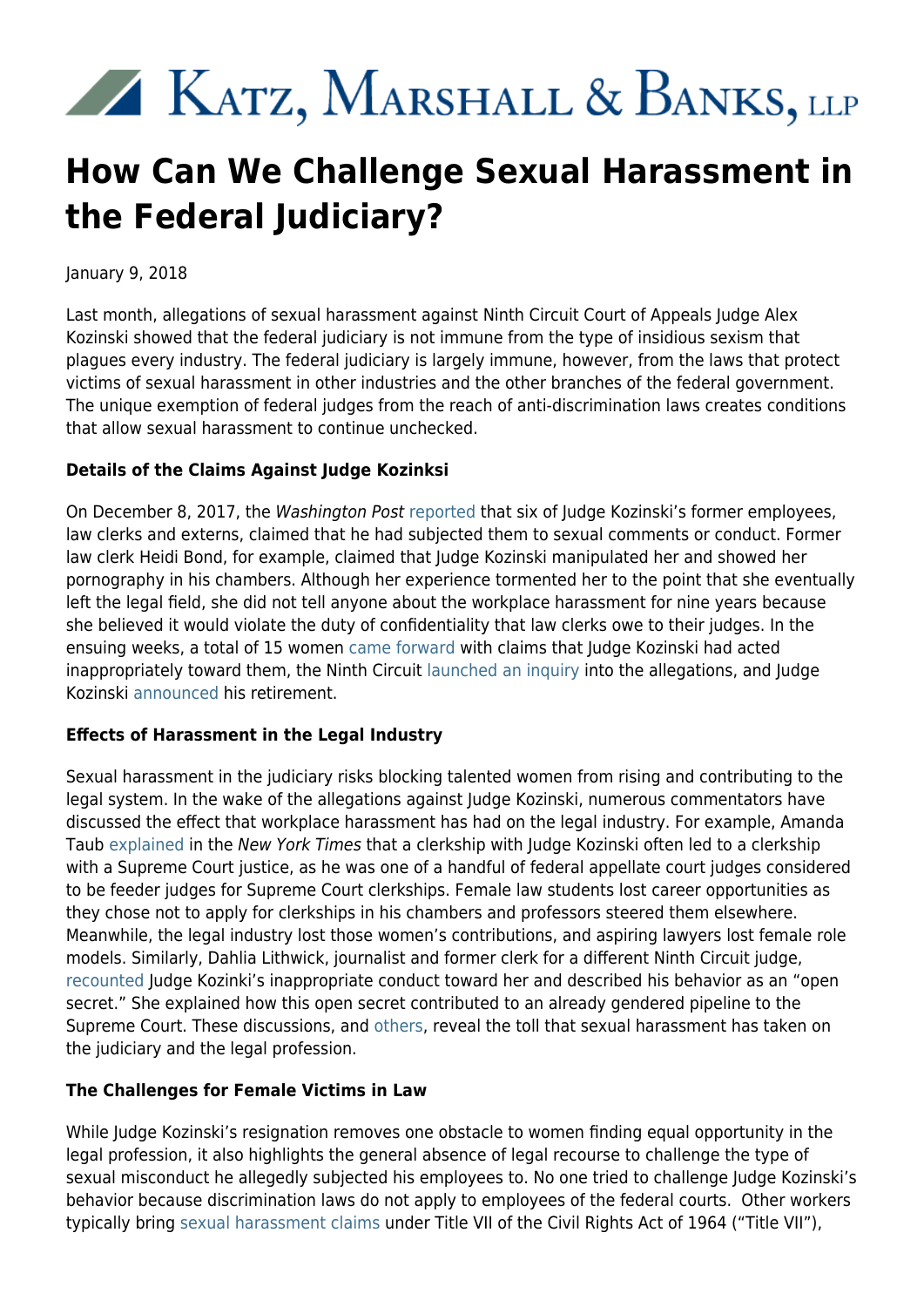which prohibits, among other things, sex-based discrimination in employment. Title VII applies to businesses in the private sector with 15 or more employees, 42 U.S.C. § 2000e (b), and parts of the federal government, but not the judiciary. See 42 U.S.C. § 2000e-16; 5 U.S.C. §§ 2102–03. (A different statute, the [Congressional Accountability Act](https://www.kmblegal.com/resources/what-congressional-accountability-act) applies to Congress.) Because Title VII does not apply to the federal judiciary, it does not provide a remedy for judicial employees who have been sexually harassed by federal judges.

The Fifth Amendment, which guarantees equal protection of the laws, may theoretically provide a civil remedy for sexual harassment by a federal judge. In Bivens v. Six Unknown Named Agents, 403 U.S. 388 (1971), the Supreme Court held that there is an implied cause of action against federal government actors for violating the Fourth Amendment. In Davis v. Passman, 442 U.S. 228 (1979), the Supreme Court applied Bivens to Fifth Amendment claims. The Court held that because the Fifth Amendment's due process clause requires equal protection of the laws, there is "a federal constitutional right to be free from gender discrimination." Id. at 235. As a result, federal government employees can bring Bivens claims for gender discrimination where there is no statutory remedy for the violation.

However, not only is it extremely rare for such a cause of action to be asserted against a federal judge, Bivens claims have generally become increasingly disfavored and courts have repeatedly [declined](https://www.theatlantic.com/politics/archive/2017/06/the-supreme-courts-ominous-national-security-ruling/530886/) to expand their scope to new contexts. The Supreme Court recently rejected a Bivens claim brought by six undocumented men detained and allegedly subjected to harsh and abusive treatment by federal officials, holding that although prison abuse is a familiar area for Bivens claims, the context was different because the petitioners were allegedly mistreated in the "new context" of post-9/11 detention policies targeting Arab or Muslim men. Ziglar v. Abbasi, 582 U.S. \_\_, 137 S.Ct. 1843 (2017).

#### **Reporting Misconduct in the Judiciary**

Although there are few legal avenues for challenging harassment by federal judges in court, victims of such sexual harassment may report their claims internally within the judiciary. However, there is no centralized system for reporting sexual harassment and, as a result, judicial employees may not know how to make a complaint. The Law Clerk Handbook currently states that law clerks are encouraged to bring claims of misconduct, including sexual harassment, "to the attention of an appropriate judge or other official." Law Clerk Handbook § 2.2.A.2. Although the Federal Judicial Center added this instruction last month to clarify the scope of law clerks' confidentiality requirements, the instruction does not explain the procedure for reporting misconduct.

Further, by statute, anyone can bring an ethical claim against a federal judge for misconduct by filing a written complaint with the clerk of the court of appeals for the circuit. 28 U.S.C. § 351 et seq. The chief judge of that circuit must review the complaint, and in doing so may seek a response from the accused judge. After reviewing the complaint, the chief judge must decide either to dismiss the complaint or to convene a judicial council to investigate the complaint. Congress did not design this procedure specifically for allegations of sexual harassment and it is unclear whether the Federal Judicial Center or the various bodies responsible for regulating judicial conduct contemplate judicial employees using it to report sexual harassment. However, this is the procedure the Ninth Circuit followed in response to the public allegations about Judge Kozinski, which triggered his resignation. This procedure is the only clearly articulated method of reporting judicial misconduct that applies to all circuits, and it is not an effective procedure for handling harassment complaints. One of its defects is that it does not provide a way to address the harassment—for example by moving the employee to a different position—without alerting the judge and risking the employee's career and reputation. Meanwhile, there is no statutory cause of action to compensate the employee for either the damage to her career or the suffering the hostile workplace caused.